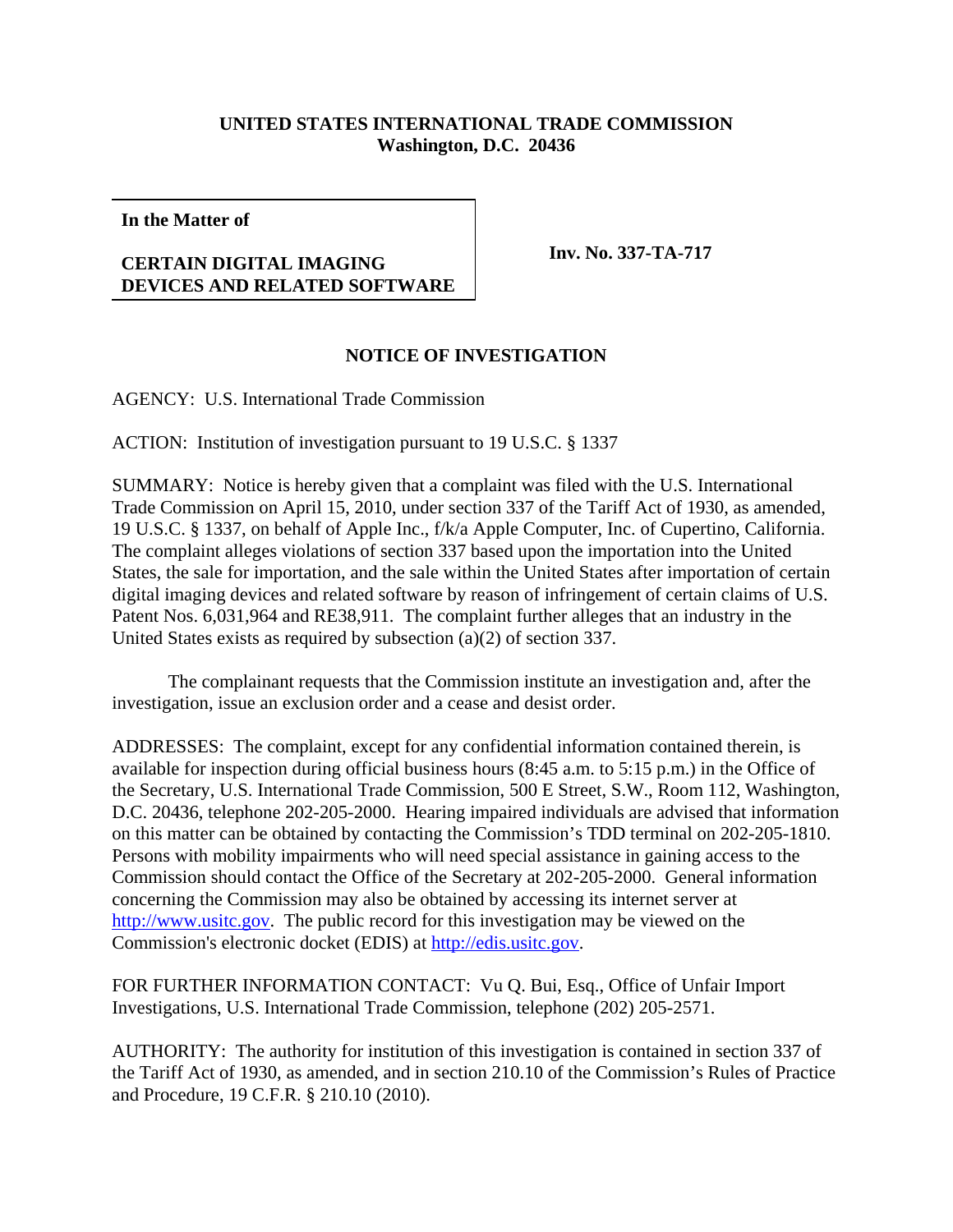SCOPE OF INVESTIGATION: Having considered the complaint, the U.S. International Trade Commission, on May 12, 2010, ORDERED THAT –

(1) Pursuant to subsection (b) of section 337 of the Tariff Act of 1930, as amended, an investigation be instituted to determine whether there is a violation of subsection  $(a)(1)(B)$  of section 337 in the importation into the United States, the sale for importation, or the sale within the United States after importation of certain digital imaging devices and related software that infringe one or more of claim 1-3 and 5-8 of U.S. Patent No. 6,031,964 and claims 15-22, 27, 30- 32, 38, and 39 of U.S. Patent No. RE 38,911, and whether an industry in the United States exists as required by subsection (a)(2) of section 337;

(2) For the purpose of the investigation so instituted, the following are hereby named as parties upon which this notice of investigation shall be served:

(a) The complainant is:

Apple Inc., f/k/a Apple Computer, Inc. 1 Infinite Loop Cupertino, CA 95014

(b) The respondent is the following entity alleged to be in violation of section 337, and is the party upon which the complaint is to be served:

> Eastman Kodak Company 343 State Street Rochester, NY 14650

(c) The Commission investigative attorney, party to this investigation, is Vu Q. Bui, Esq., Office of Unfair Import Investigations, U.S. International Trade Commission, 500 E Street, S.W., Suite 401, Washington, D.C. 20436; and

(3) For the investigation so instituted, the Honorable Paul J. Luckern, Chief Administrative Law Judge, U.S. International Trade Commission, shall designate the presiding Administrative Law Judge.

Responses to the complaint and the notice of investigation must be submitted by the named respondent in accordance with section 210.13 of the Commission's Rules of Practice and Procedure, 19 C.F.R. § 210.13. Pursuant to 19 C.F.R. §§ 201.16(d)-(e) and 210.13(a), such responses will be considered by the Commission if received not later than 20 days after the date of service by the Commission of the complaint and the notice of investigation. Extensions of time for submitting responses to the complaint and the notice of investigation will not be granted unless good cause therefor is shown.